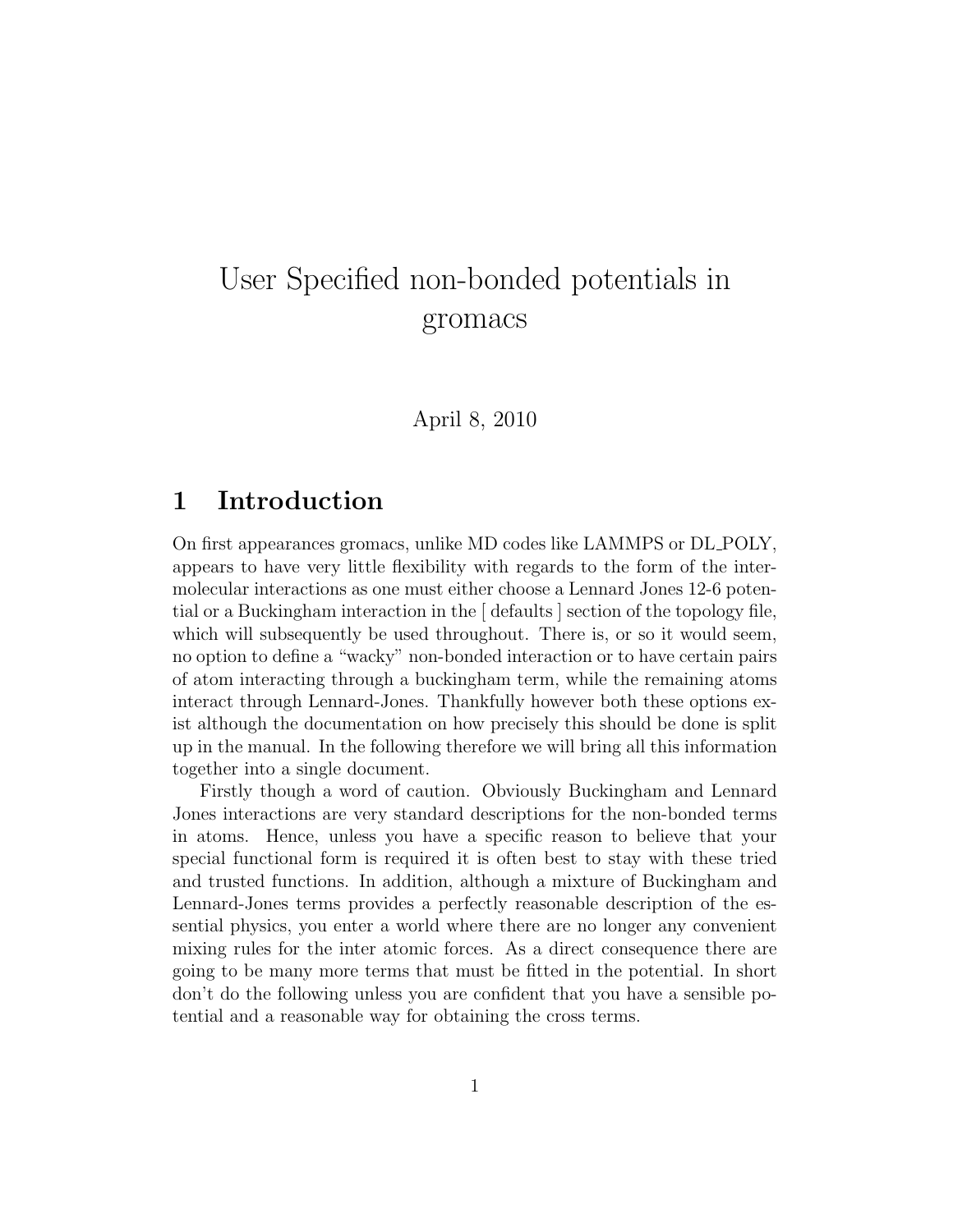These caveats aside a few words on non-bonded potentials so as to define some terms. The inter molecular interactions between atoms can be split into three parts the electrostatic interaction, the dispersion interaction and the short range repulsion. With this in mind we can write the two body potential as:

$$
V(r) = \frac{q_i q_j}{4\pi\epsilon_0} f(r) + Cg(r) + Ah(r)
$$
\n<sup>(1)</sup>

where the first second and third terms are from the electrostatics, the dispersion and the short range repulsion respectively. The  $f(r)$ ,  $g(r)$  and  $h(r)$ are then user defined functions, while A, C and the charges are the parameters of these functions. For the Lennard-Jones interaction these functions are:

$$
f(r) = \frac{1}{r} \qquad \qquad g(r) = -\frac{1}{r^6} \qquad \qquad g(r) = \frac{1}{r^{12}} \qquad (2)
$$

while for Buckingham  $f(r)$  and  $g(r)$  are the same but  $h(r) = Ae^{-Br}$ , where  $B$  is an additional parameter. Gromacs, unless explicitly told otherwise (see section 3), will use the same  $f(r)$ ,  $g(r)$  and  $h(r)$  for all the inter atomic interactions in the system. One then specifies the parameters (A, C and  $B$ ) in the topology file and by changing these parameters you can reflect the differences in the interactions between different atomic types. The form of the interaction is specified in the  $\alpha$  defaults section of the topoology file as follows:

| [ defaults ] |           |           |         |         |
|--------------|-----------|-----------|---------|---------|
| ; nbfunc     | comb-rule | gen-pairs | fudaeLJ | fudgeQQ |
|              |           | ves       | 0.5     | 0.8333  |

Here only the first two parameters in this line need concern us. By specifying 1 for the first we tell gromacs that we are using Lennard-Jones interactions rather than Buckingham terms (2=Buckingham). As a consequence gromacs assumes that two parameters are required for each of the non-bonded interactions (A and C in equation 1)<sup>1</sup>. The second term tells gromacs what mixing rules should be used and by extension how the parameters in the file should be interpreted. A 1 indicates that gromacs will interpret the parameters in

<sup>&</sup>lt;sup>1</sup>Obviously if we replace the 1 here by a 2 gromacs will expect us to provide A, B and  $\overline{C}$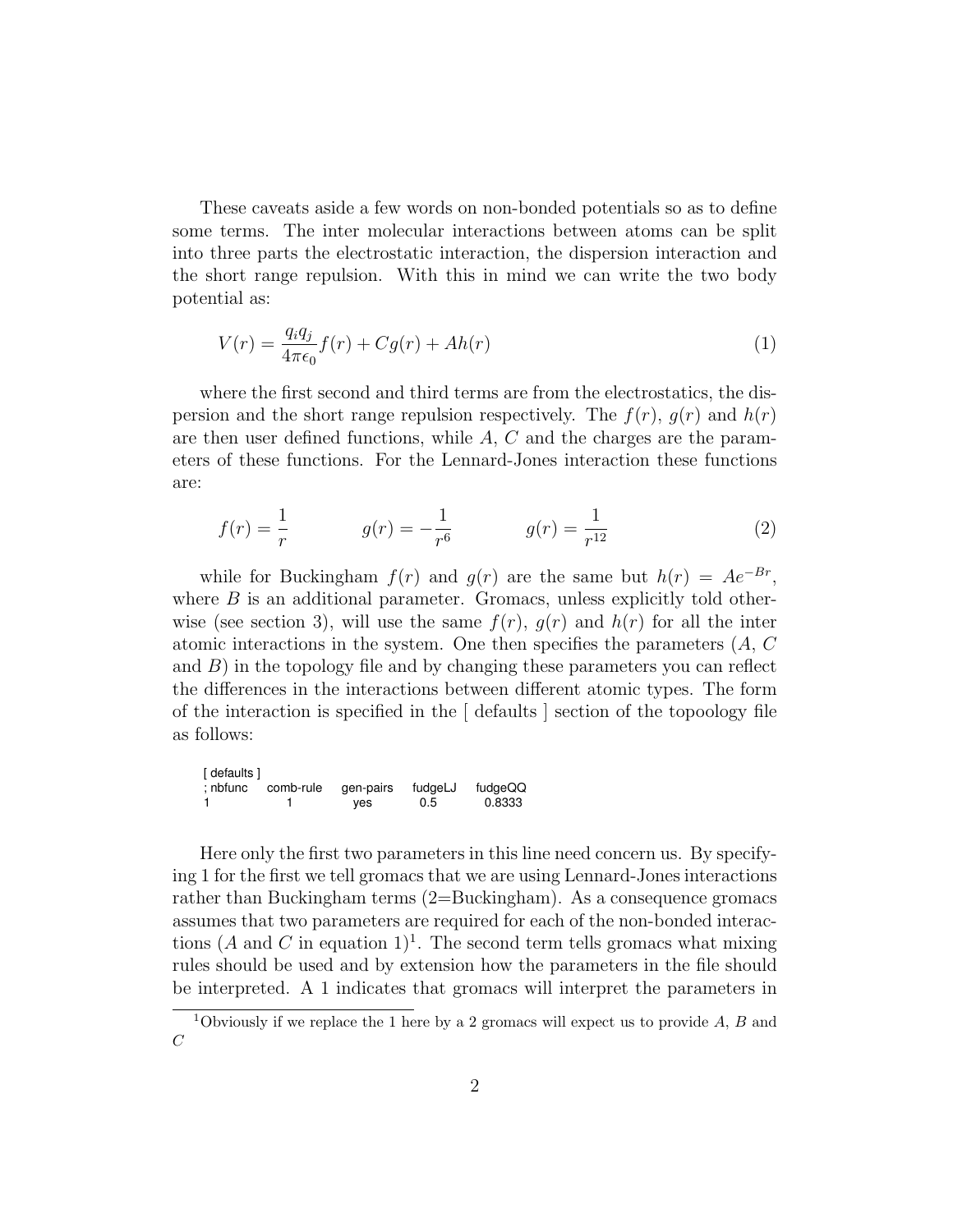the topology file as C and A directly. 2 and 3 mean that we are providing the parameters for our Lennard Jones interactions in epsilon-sigma form:

$$
V(r) = 4\epsilon \left[ \left(\frac{\sigma}{r}\right)^{12} - \left(\frac{\sigma}{r}\right)^6 \right] \tag{3}
$$

We thus providing the  $\epsilon$  and  $\sigma$  in the topology file from which gromacs will calculate  $A$  and  $C$  using:

$$
A = 4\epsilon\sigma^{12} \qquad C = 4\epsilon\sigma^6 \tag{4}
$$

If you specify your own potentials these parameters must be both set equal to 1.

#### 2 Changing the form of the global interaction

We now describe how to use tables to change the functions  $f(r)$ ,  $g(r)$  and  $h(r)$  that gromacs uses to calculate inter-atomic interactions. First we will examine how to change the global  $f(r)$ ,  $g(r)$  and  $h(r)$  and show an example in which all the atoms interact through a 9-6 interaction for which  $f(r)$ ,  $g(r)$ and  $h(r)$  are equal to:

$$
f(r) = \frac{1}{r} \qquad \qquad g(r) = -\frac{1}{r^6} \qquad \qquad g(r) = \frac{1}{r^9} \tag{5}
$$

The mdp file in this file we must tell gromacs that it must read in a table to get  $f(r)$ ,  $g(r)$  and  $h(r)$ . This is a matter of simply including the following commands:

vdw-type = user coulombtype = user

What is more the second of these is only required if we wish to change  $f(r)$ . In the example we are discussing we don't so we only need the first command <sup>2</sup>

The xvg/table file having told gromacs that it must read in a table containing  $f(r)$ ,  $q(r)$  and  $h(r)$  we must now provide the table. This file

<sup>2</sup>We must still specify one of the other options for coulombtype - these other options are beyond the scope of this document however.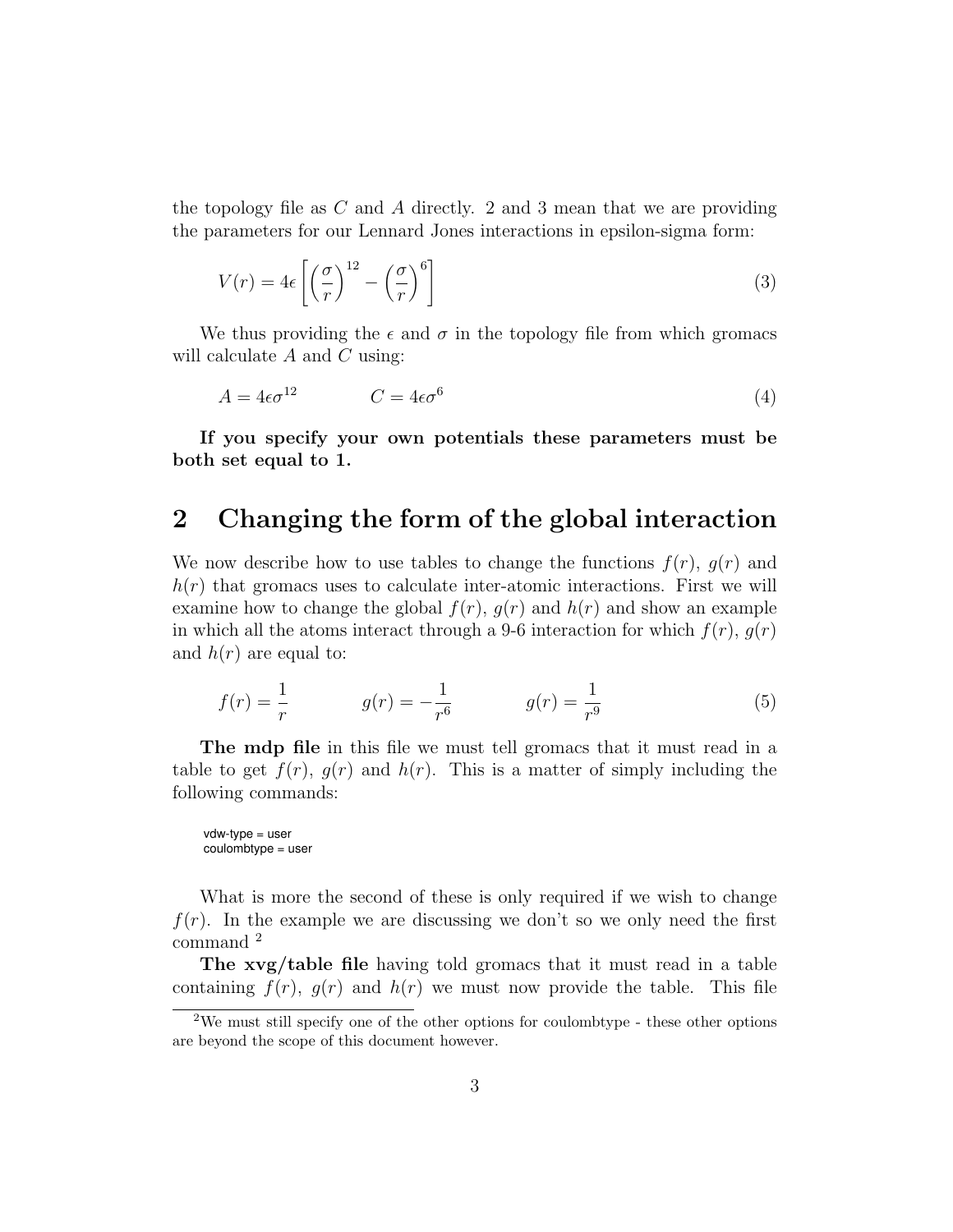must contain the values of  $f(r)$ ,  $g(r)$ ,  $h(r)$  and their derivatives at a series of values of r. Gromacs will then use the cubic splines procedure described in section 6.7 of the manual to calculate the values of the functions for any value of r that occurs during the simulation. This file must be generated by the user. Each line consists of the values of the various functions for a particular r and consists of seven columns containing r,  $f(r)$ ,  $-f'(r)$ ,  $g(r)$ ,  $-g'(r)$ ,  $h(r)$  and  $-h'(r)$ <sup>3</sup>. Your table must contain must go from  $r = 0$ to  $r = r_c + 1$ , where  $r_c$  is the largest cutoff distance specified in the mdp file. In addition, it is recommended that the spacing between the adjacent rs in your table should equal 0.002 nm or 0.0005 nm for the single and double precision versions of gromacs respectively. Some example tables can be found in share/gromacs/top.

For our 9-6 interaction example our table could be generated using the following short fortran code:

```
program gen_table
implicit none
real, parameter \therefore delr=0.002, rcut=1.0
real :: r
integer :: nbins, j
nbins=int((\text{rcut}+1)/\text{delr}) + 1
\bf{do} j=0,nbins
    r = \text{delr}^*j 10
    write(6,*) r, 1/r, 1/(r*r), -1/(r**6), -6/(r**7), 1/(r**9), 9/(r**10)end do
```

```
end program
```
Care must be taken for  $r = 0$  as the code above would obviously produce infinity or not a number for this case. To resolve this include an if condition that outputs a value of zero for  $f(r)$ ,  $-f'(r)$ ,  $g(r)$ ,  $-g'(r)$ ,  $h(r)$  and  $-h'(r)$ for very small r. This will have no effect on the dynamics as no atoms will ever be this close. Finally, note that we have provided meaningful data for  $f(r)$  and  $-f'(r)$  despite the fact that we are not using coulombtype=user. This is required as gromacs will complain otherwise.

<sup>3</sup>According to the manual the spline procedure is different in gromacs 3 and so your table must contain r,  $f(r)$ ,  $f''(r)$ ,  $g(r)$ ,  $g''(r)$ ,  $h(r)$  and  $h''(r)$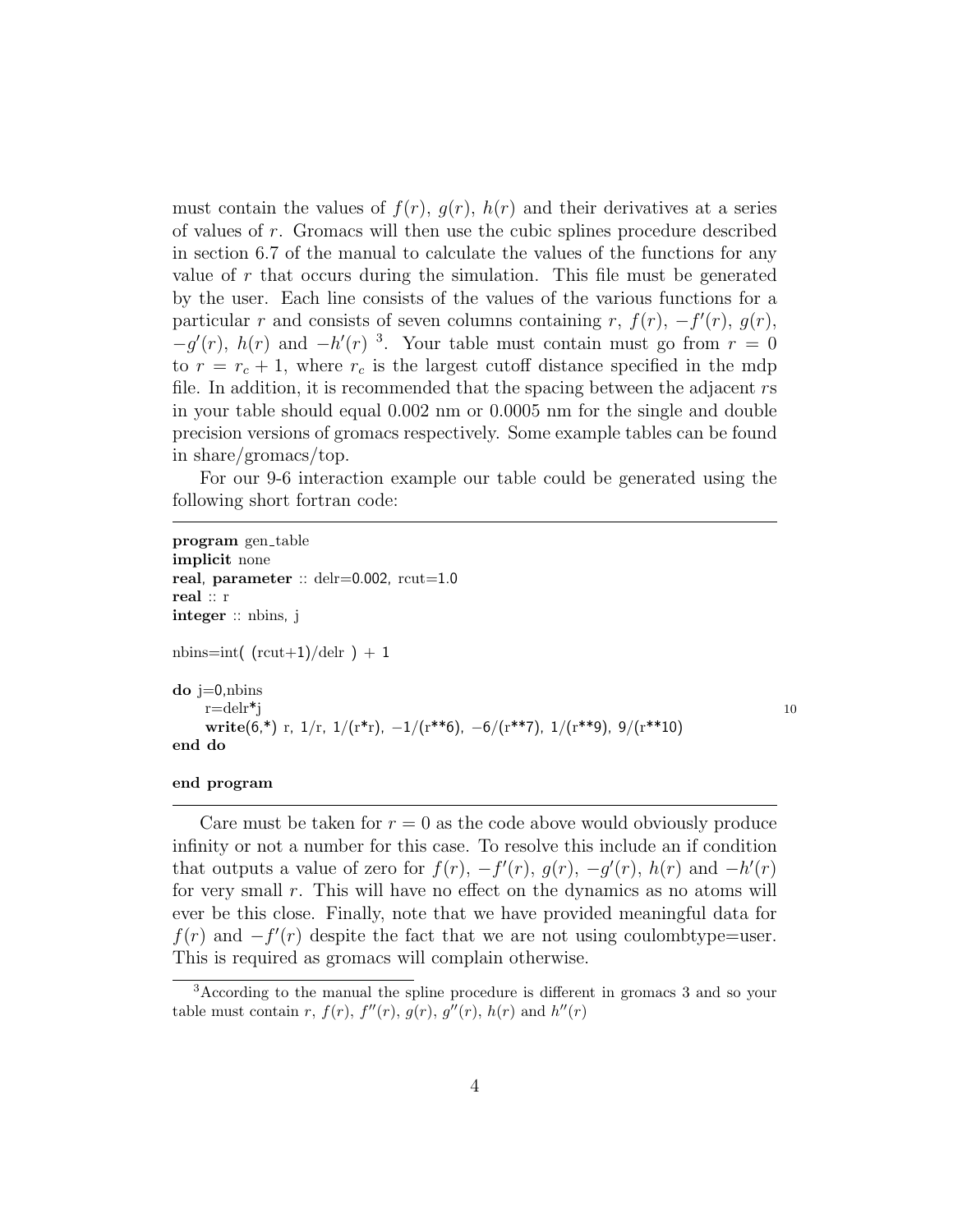The topology file the only remaining job required is to provide the A and C parameters for your potential. These must must be placed in the topology file. First, however ensure that you have set both nbfunc and comb-rule equal to one as described in the introduction. The parameters for interactions between atoms of the same type are then set in the [ atomtypes ] section, which comes immediately after the defaults section:

| [ atomtypes ] |           |        |        |       |           |           |  |  |
|---------------|-----------|--------|--------|-------|-----------|-----------|--|--|
| ; name        | bond_type | mass   | charge | ptvpe |           | А         |  |  |
| Na            | Na.       | 22.99  |        |       | $1.0e-03$ | $1.0e-06$ |  |  |
| СI            | СI        | 35.453 | -1     | A     | $2.0e-03$ | $9.0e-06$ |  |  |

As for the cross terms, unless you have specific reason to believe that gromacs will mix the terms correctly using mixing rule 1, you must provide these explicitly in the [ nonbond params ] section immediately after the [ atomtypes ] section as follows:

[ nonbond\_params ] ; i j func C A Na Cl 1 2.22213706E-03 3.43076954E-06

Please note that the parameters given above are complete guff and should not be used in any simulation of sodium chloride.

Running a calculation To run the above you then generate the binary input file using grompp in the normal way and then run mdrun with the -table flag as below:

grompp -f md.mdp - p topol.top -c conf.gro mdrun -table table.xvg

When executed gromacs will look in the active directory and in share/gromacs/top for the xvg file specified after the table flag.

N.B. If there are 1-4 pair interactions in your molecule you must also separately specify which table is to be used to calculate them by using the -tablep extension. The fudgeLJ factor specified in the [ defaults ] section of your topology file is still taken into account in the calculation of these terms. As such unless the form of the  $f(r)$ ,  $g(r)$  and  $h(r)$  functions is different for the pair interactions you may run using the following:

grompp -f md.mdp - p topol.top -c conf.gro mdrun -table table.xvg -tablep table.xvg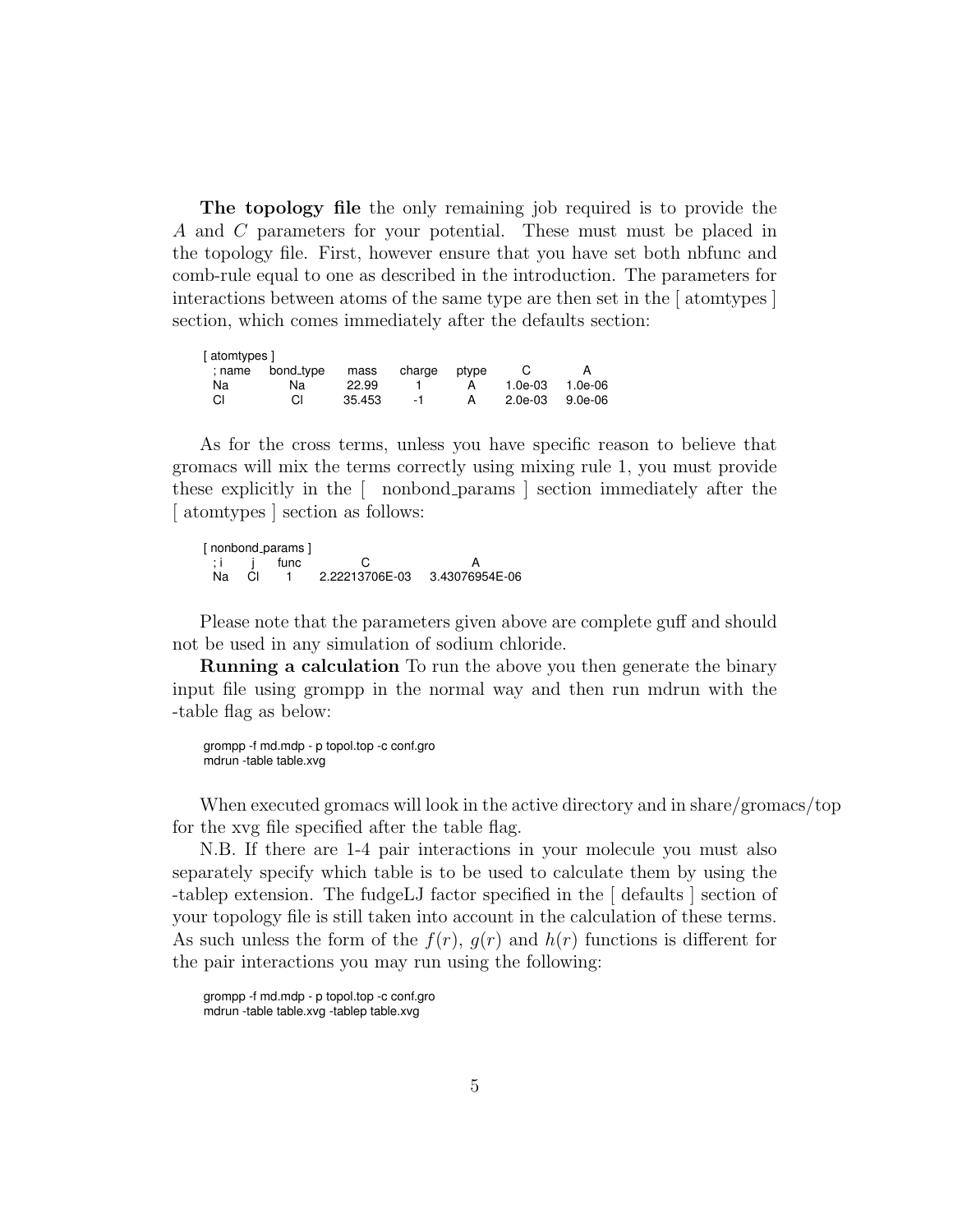## 3 Specifying the form for a particular interaction

In the previous section we have seen how to change globally the  $f(r)$ ,  $g(r)$ and  $h(r)$  functions. However, what if one simply wants to have a particular pair of atom types interacting with different  $f(r)$ ,  $q(r)$  and  $h(r)$  functions. For example imagine we have sodium chloride in which the Na Na and Cl Cl interactions are given by buckingham terms while the Na Cl interaction has a Lennard Jones form. Gromacs is able to use tables to resolve this problem as well.

The mdp file Much like in the previous section we must first tell gromacs that it will be using a user-defined, tabulated potential using the following flags:

vdw-type = user coulombtype = user

In addition though we are also required to define which  $f(r)$ ,  $g(r)$  and  $h(r)$  functions are to be used for the various interactions. This is done using the following lines:

energygrps = Na Cl energygrp\_table = Na Na Cl Cl

The first of these tells gromacs that it must deal with the energies of all the atoms in the energy groups Na and Cl separately - we will return to this momentarily. The second line meanwhile tells gromacs that it must read in specific table files in order to get the  $f(r)$ ,  $q(r)$  and  $h(r)$  functions for the Na Na and Cl Cl interactions. The remaining interactions ( the Na Cl in this case ) should be then be calculated using the default table file. If this default table file is called table.xvg then the table containing the Na Na interactions will be called table Na Na.xvg while the table containing the Cl Cl interactions will be called table Cl Cl xvg.

The table files For our sodium chloride example gromacs now expects to find three table files when it is run; namely, table.xvg, table Na Na.xvg and table Cl Cl xvg. These table files are set up in the exactly same manner described in section 2. It is important to note however that when a combination of Lennard Jones and Buckingham terms is required tabulated potentials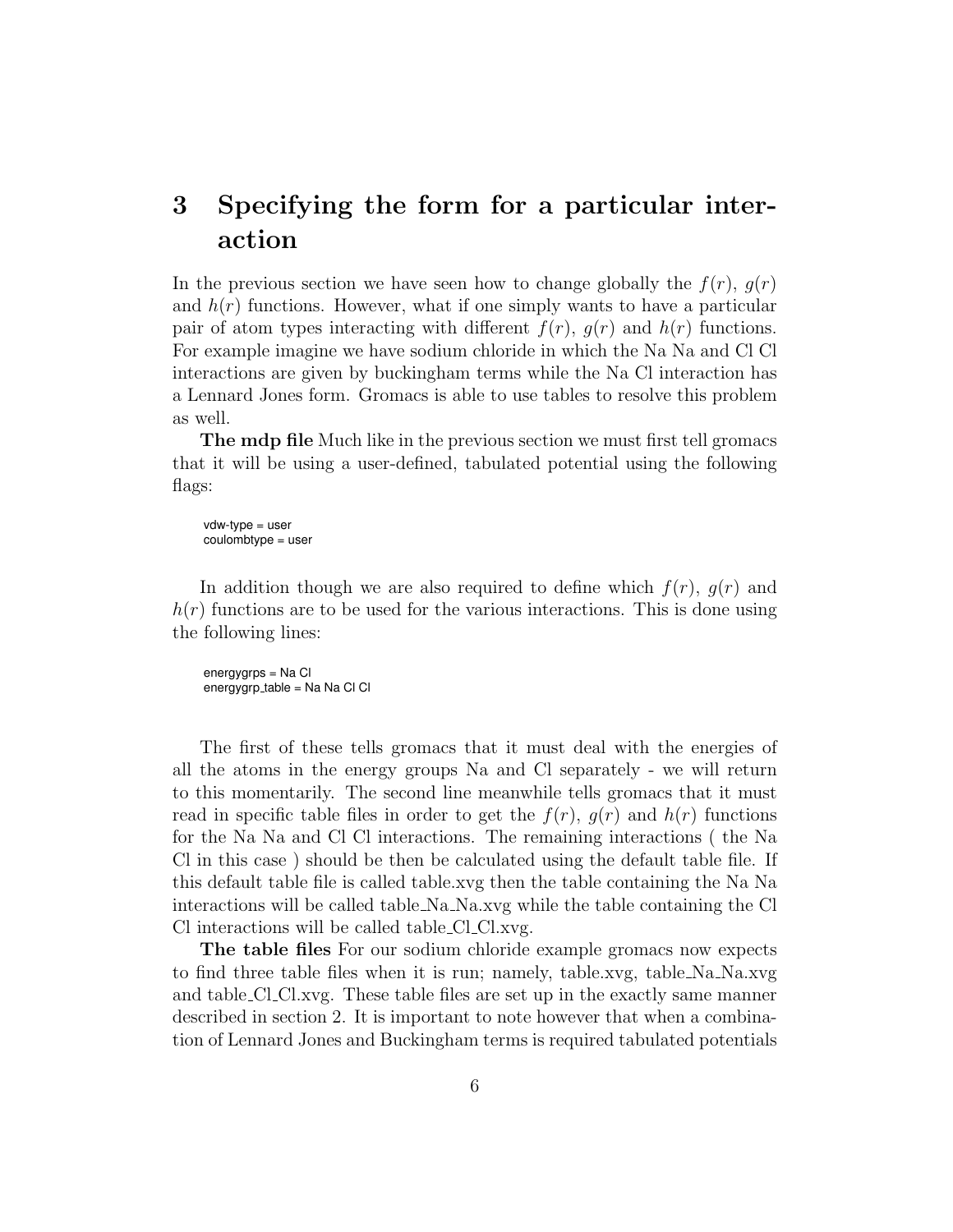must be used for all the non-bonded interactions even for the Lennard Jones. In our sodium chloride example the following three tables are required:

|                                                                                  |  | $f(r)$ $g(r)$ $h(r)$                             |                                                                     |
|----------------------------------------------------------------------------------|--|--------------------------------------------------|---------------------------------------------------------------------|
| table.xvg                                                                        |  | $\frac{1}{r} - \frac{1}{r^6} - \frac{1}{r^{12}}$ | For Na Cl                                                           |
| table_Na_Na_xvg $\frac{1}{r}$ $-\frac{1}{r^6}$ $e^{-B_{\text{NANa}}r}$ For Na Na |  |                                                  |                                                                     |
| table_Cl_Cl.xvg                                                                  |  |                                                  | $\frac{1}{r}$ $-\frac{1}{r^6}$ $e^{-B}$ CICI <sup>r</sup> For Cl Cl |

In addition, because, when tables are used gromacs always assumes the non-bonded interaction to be given by equation 1, separate tables are required for each of the buckingham terms as it is only in the table file that the different values for the B parameters are taken into account.

The index/ndx file The final job, prior to running gromacs, is to define the Na and Cl energy groups. These groups are defined in index file. For the following .gro file:

| Some sodium chloride |    |   |       |       |       |
|----------------------|----|---|-------|-------|-------|
| 8<br>1SOD            | Nа | 1 | 1.307 | 1.161 | 0.506 |
| 2SOD                 | Nа | 2 | 1.374 | 1.105 | 0.468 |
| 3SOD                 | Nа | 3 | 1.237 | 1.101 | 0.533 |
| 4SOD                 | Nа | 4 | 1.306 | 1.149 | 0.505 |
| 5CHL                 | СI | 5 | 0.095 | 1.090 | 0.514 |
| 6CHL                 | СI | 6 | 0.004 | 1.106 | 0.490 |
| 7CHL                 | СI | 7 | 0.100 | 1.116 | 0.606 |
| 8CHI.                | СI | 8 | 0.086 | 1.095 | 0.521 |
|                      |    |   |       |       |       |

The index file should read:

[ Na ] 1 2 3 4  $\begin{bmatrix} C & | & | \overline{C} & | & | \overline{C} & | & | \overline{C} & | & | \overline{C} & | & | \overline{C} & | & | \overline{C} & | & | \overline{C} & | & | \overline{C} & | & | \overline{C} & | & | \overline{C} & | & | \overline{C} & | & | \overline{C} & | & | \overline{C} & | & | \overline{C} & | & | \overline{C} & | & | \overline{C} & | & | \overline{C} & | & | \overline{C} & | & | \overline{C} & | & | \overline{C} & | & | \overline{C} & | &$ 5 6 7 8

as the first four atoms in the configuration are sodium while the remainder are chlorine.

Running The topology file is set up in the manner described in the previous section and the calculation is run by executing:

grompp -f md.mdp - p topol.top -c conf.gro -n index.ndx mdrun -table table.xvg

with all the table files in the directory where mdrun is running.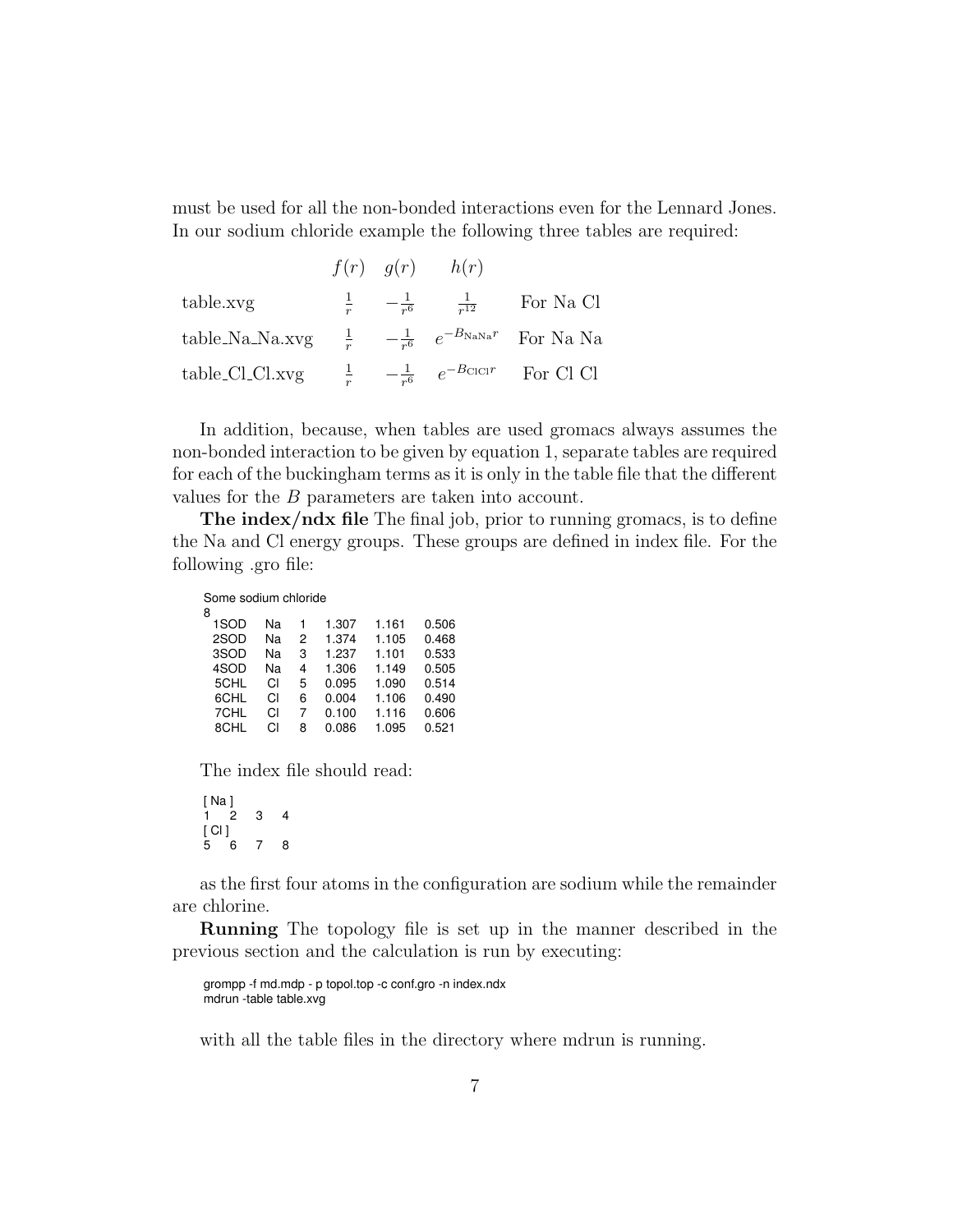#### 4 Dealing with molecules

The previous sections have shown how powerful gromacs can be in handling inter atomic forces. If your system is molecular all of the above can be used as typically intermolecular interactions are calculated as a sum of interactions between the various atoms that make up the molecules. There is however one important caveat regarding how the molecules must be defined in the topology file, which we will illustrate through the following example.

Consider the the following extract from a topology file which defines a TIP3P water molecule:

| [ atoms ] |         |        |          |                 |       |          |          |
|-----------|---------|--------|----------|-----------------|-------|----------|----------|
| ٠         | at type | res nr | res name | at name         | cg nr | charge   | mass     |
|           | OW      |        | SOL      | <b>OW</b>       |       | $-0.834$ | 16.00000 |
| 2         | HW      |        | SOL      | HW <sub>2</sub> |       | 0.417    | 1.00800  |
| 3         | HW      |        | SOL      | HW <sub>3</sub> |       | 0.417    | 1.00800  |
|           |         |        |          |                 |       |          |          |

Now imagine we set up our calculation so that the OW OW  $f(r)$ ,  $g(r)$ and  $h(r)$  are different from the OW HW and HW HW  $f(r)$ ,  $g(r)$  and  $h(r)$ . To do this we would put the following in the mdp file:

vdw-type = user energygrps = OW energygrp table = OW OW

and would set up the tables and index file in the manner described in the previous section. This setup would give a error when run through grommpp however. The reason for this is related to the way that gromacs deals with the calculation of neighbor lists and cutoffs. This is done through so called charge groups and the essential problem is that an energy groups must contain all contain either all or none of the atoms in any given change group. However, the charge groups are defined in the topology file in the column headed cg nr so by simply changing our molecule definition to:

| [ atoms ]     |         |        |                  |                 |       |          |          |
|---------------|---------|--------|------------------|-----------------|-------|----------|----------|
|               | at type | res nr | res name at name |                 | ca nr | charge   | mass     |
|               | OW      |        | SOL              | <b>OW</b>       |       | $-0.834$ | 16.00000 |
| $\mathcal{P}$ | HW      |        | SOL              | HW <sub>2</sub> | 2     | 0.417    | 1.00800  |
| з             | HW      |        | SOL              | HW <sub>3</sub> | 2     | 0.417    | 1.00800  |
|               |         |        |                  |                 |       |          |          |